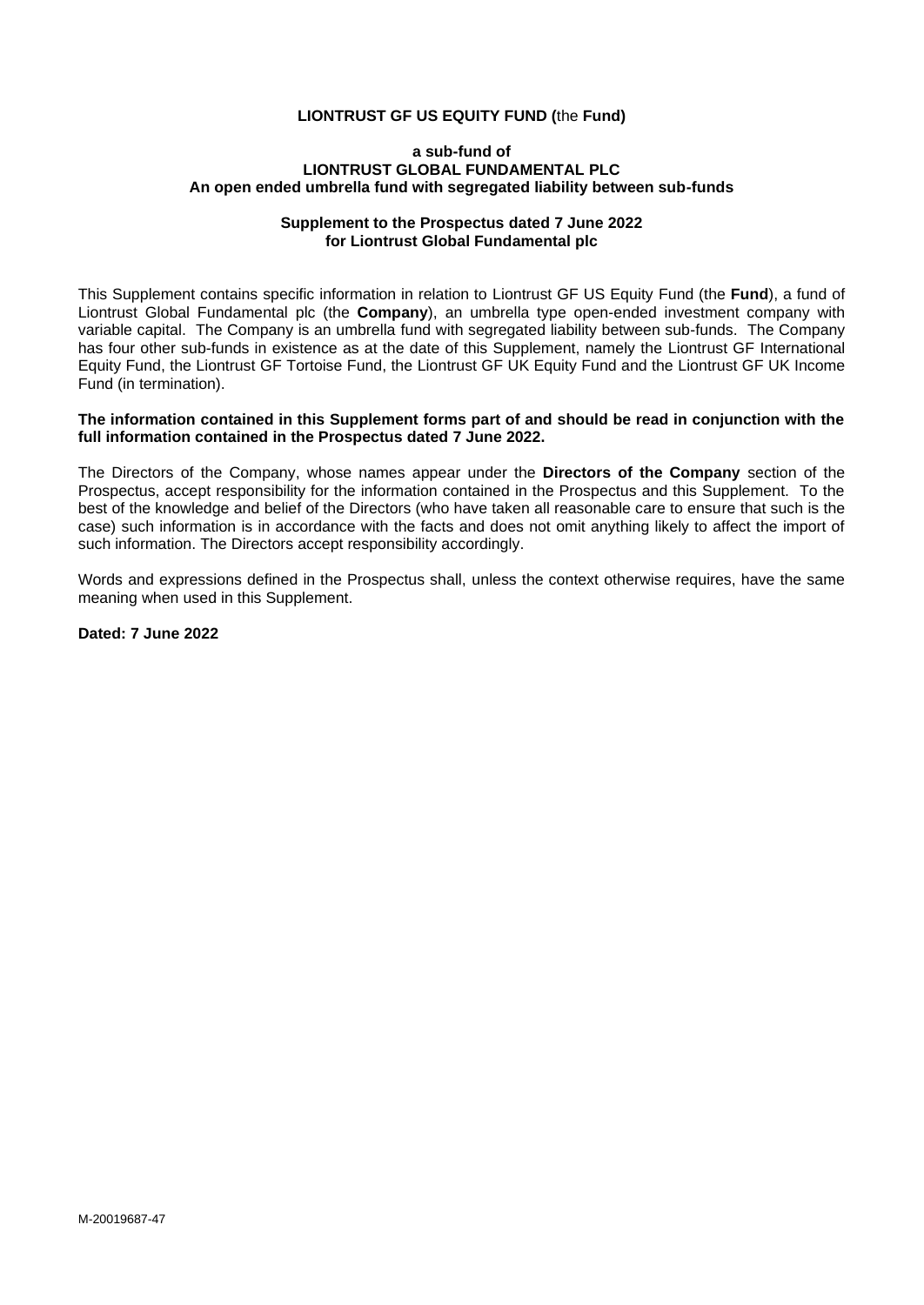# **TABLE OF CONTENTS**

| 1.  |  |
|-----|--|
| 2.  |  |
| 3.  |  |
| 4.  |  |
| 5.  |  |
| 6.  |  |
| 7.  |  |
| 8.  |  |
| 9.  |  |
| 10. |  |
| 11. |  |
| 12. |  |
| 13. |  |
|     |  |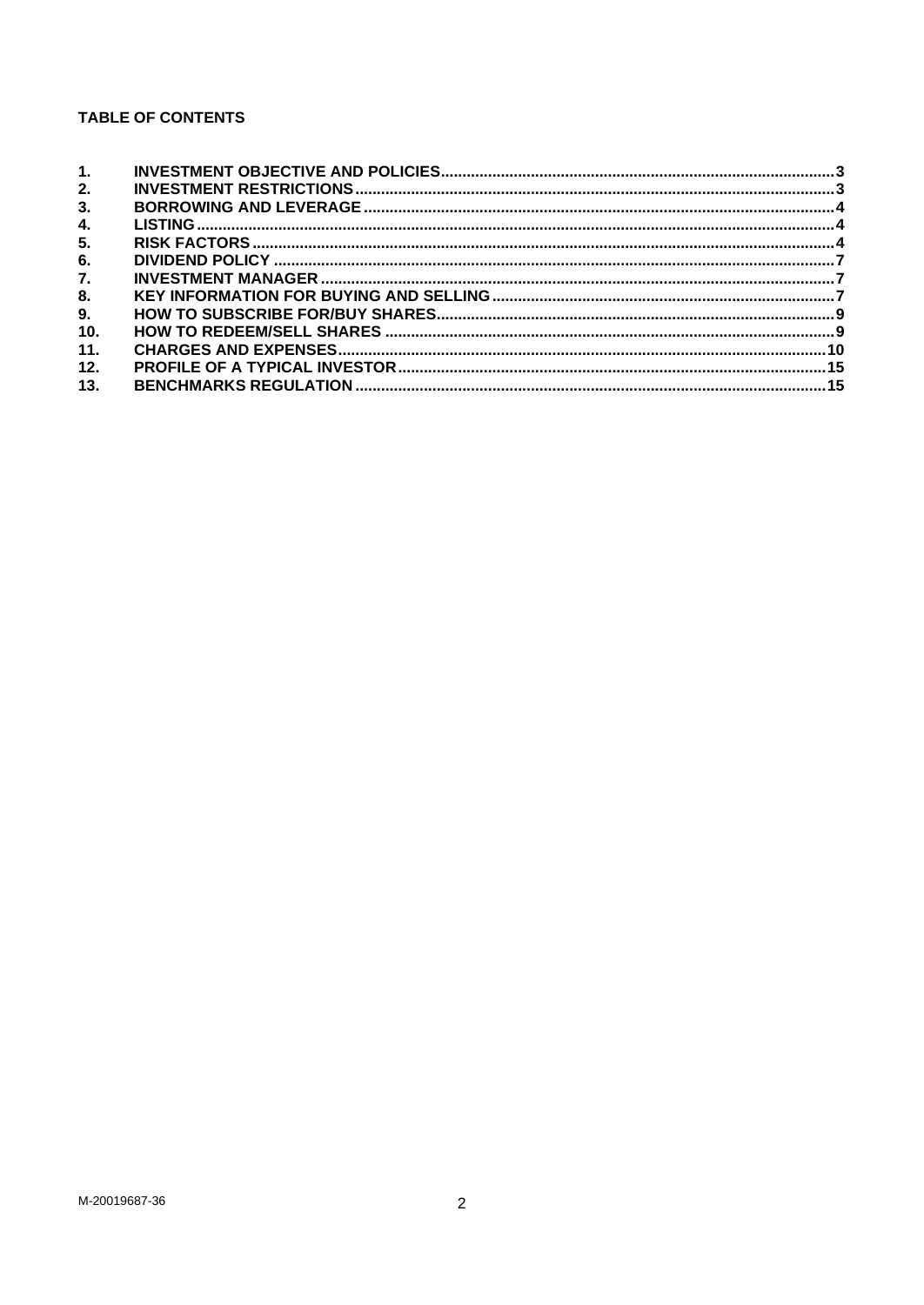## <span id="page-2-0"></span>1. **INVESTMENT OBJECTIVE AND POLICIES**

### **Investment Objective**

The investment objective of the Liontrust GF US Equity Fund is to aim to produce capital growth over the long term through investment in a diversified portfolio of primarily US equities.

#### **Investment Policies**

The investment objective of the Fund will be achieved primarily through investment in a diversified portfolio of equity securities of companies incorporated in the U.S. and/or listed or traded on at least one Market in the U.S listed in Appendix I to the Prospectus. The Investment Manager will construct the Fund's portfolio taking into consideration macroeconomic factors (such as interest rates, GDP, monetary and fiscal trends), the outlook for different economic sectors and market capitalisations, and stock-specific factors (such as valuation, market position, investment potential, management quality and financial strength). There is no policy to restrict investment to any particular economic sector or industry.

At least 80% of the Fund will be invested in U.S. equities, with the balance in other international equities (which for the avoidance of doubt could include emerging markets equities), cash or near cash**.** 

The Fund may invest up to 10% of its Net Asset Value in other collective investment schemes. For the avoidance of doubt, such other collective investment schemes include money market funds invested in for cash management purposes.

The Fund is not expected to generate significant amounts of income.

The Fund will continuously invest more than 50% of the value of its (gross) assets in equity securities which constitute "equity participations" within the meaning of section 2, para 8 of the German Investment Tax Act (Investmentsteuergesetz) (or a corresponding provision of any successive legislation).

There can be no guarantee that the investment objective of the Fund will be achieved.

### **Cash Management**

The Fund may hold and invest up to 20% of its Net Asset Value in liquid assets such as cash, bank deposits, money market funds having a minimum credit rating from a recognised rating agency of A1-P1 (or equivalent) and money market instruments including but not limited to short-term fixed income instruments including treasury bills issued or guaranteed by any government which are rated and may offer fixed or variable interest rates.

The situations in which liquid assets set out above may be held may include: (i) where the Investment Manager considers that there are not sufficient suitable investment opportunities; (ii) to protect the value of the Fund and maintain liquidity at times in falling or volatile markets; (iii) to facilitate the Fund's ability to meet redemption requests; and (iv) where the Fund has received subscriptions that are awaiting investment. Subject to the ongoing need to provide adequate liquidity to meet the foreseeable level of redemptions at all times, there is no minimum level of liquidity that the Fund may hold at any one time.

### **Use of Financial Derivative Instruments (FDIs)**

The Fund may not invest in FDIs.

### **Securities Lending and Repurchase/Reverse Repurchase Arrangements**

This Fund may not enter into securities lending and repurchase/reverse repurchase arrangements.

### <span id="page-2-1"></span>2. **INVESTMENT RESTRICTIONS**

The general investment restrictions as set out in the section of the Prospectus entitled **Investment Restrictions** shall apply to the Fund. In addition the Fund will not invest more than 10% of its Net Asset Value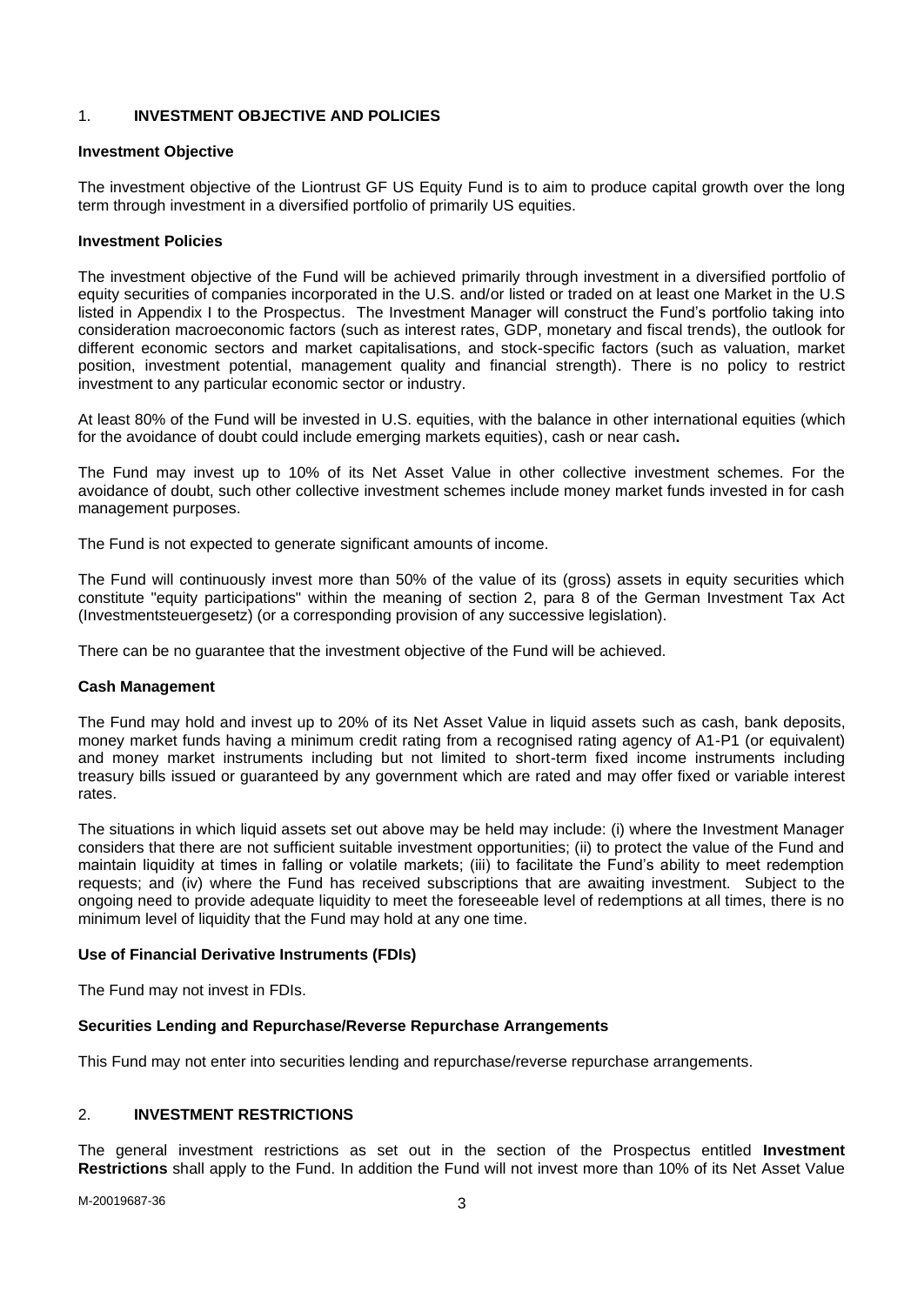in other collective investment schemes**.**

### <span id="page-3-0"></span>3. **BORROWING AND LEVERAGE**

There will be no borrowing for investment purposes. In accordance with the general provisions set out in the Prospectus under the heading Borrowing and Leverage Powers, the Fund may borrow up to 10% of its total Net Asset Value for temporary purposes. The Fund's assets may be used as collateral or charged as security to secure borrowings.

## <span id="page-3-1"></span>4. **LISTING**

Please note that no Shares in the Fund are listed on Euronext Dublin or any other exchange.

## <span id="page-3-2"></span>5. **RISK FACTORS**

The general risk factors set out in the **Risk Factors** section of the Prospectus apply to the Fund.

**AN INVESTMENT IN THE SHARES OF THE FUND IS SPECULATIVE AND INVOLVES A DEGREE OF RISK. ACCORDINGLY, PROSPECTIVE INVESTORS SHOULD CONSIDER THE FOLLOWING RISK FACTORS. THESE RISK FACTORS MAY NOT BE A COMPLETE LIST OF ALL RISK FACTORS ASSOCIATED WITH AN INVESTMENT IN THE FUND.**

In addition, the following risk factors apply to the Fund.

### **General**

There is no guarantee that the investment objective of the Fund, or its risk monitoring and diversification goals, will be achieved and results may vary substantially over time. Shareholders should recognise that investing in the Fund involves special considerations not typically associated with investing in other securities and that the asset allocation is not structured as a complete investment programme. Investments may be made in assets domiciled in jurisdictions outside the U.S. which do not have a regulatory regime which provides an equivalent level of shareholder protection to that provided under Irish or English law.

### **Nature of Investments**

An investment in the Fund will require a long-term commitment, with no certainty of return. The Fund intends to make investments which the Investment Manager perceives as having the potential for substantial return, but which may also involve substantial risks. There can be no assurance that the Fund will be able to realise its investments in a timely manner. Since the Fund may only make a limited number of investments and since such investments may involve a high degree of risk, poor performance by such investments could severely affect the total return to investors.

### **Concentration Risk**

While the Investment Manager will regularly monitor the concentration of the Fund's exposure to related risk, concentration in any one industry, region or country or with respect to any given counterparty or Investment Manager may arise from time to time. To the extent there is a downturn or other problem in any area where the Fund has concentration, this could reduce the return the Fund receives on its investments and, consequently, could have an adverse impact on the Fund's financial conditions and its ability to pay distributions.

### **Liquidity Risk**

Certain securities may be difficult or impossible to sell at the time and the price that the seller would like. The seller may have to lower the price to effect a secondary market sale, sell other securities instead or forego an investment opportunity, any of which could have a negative effect on fund management or performance.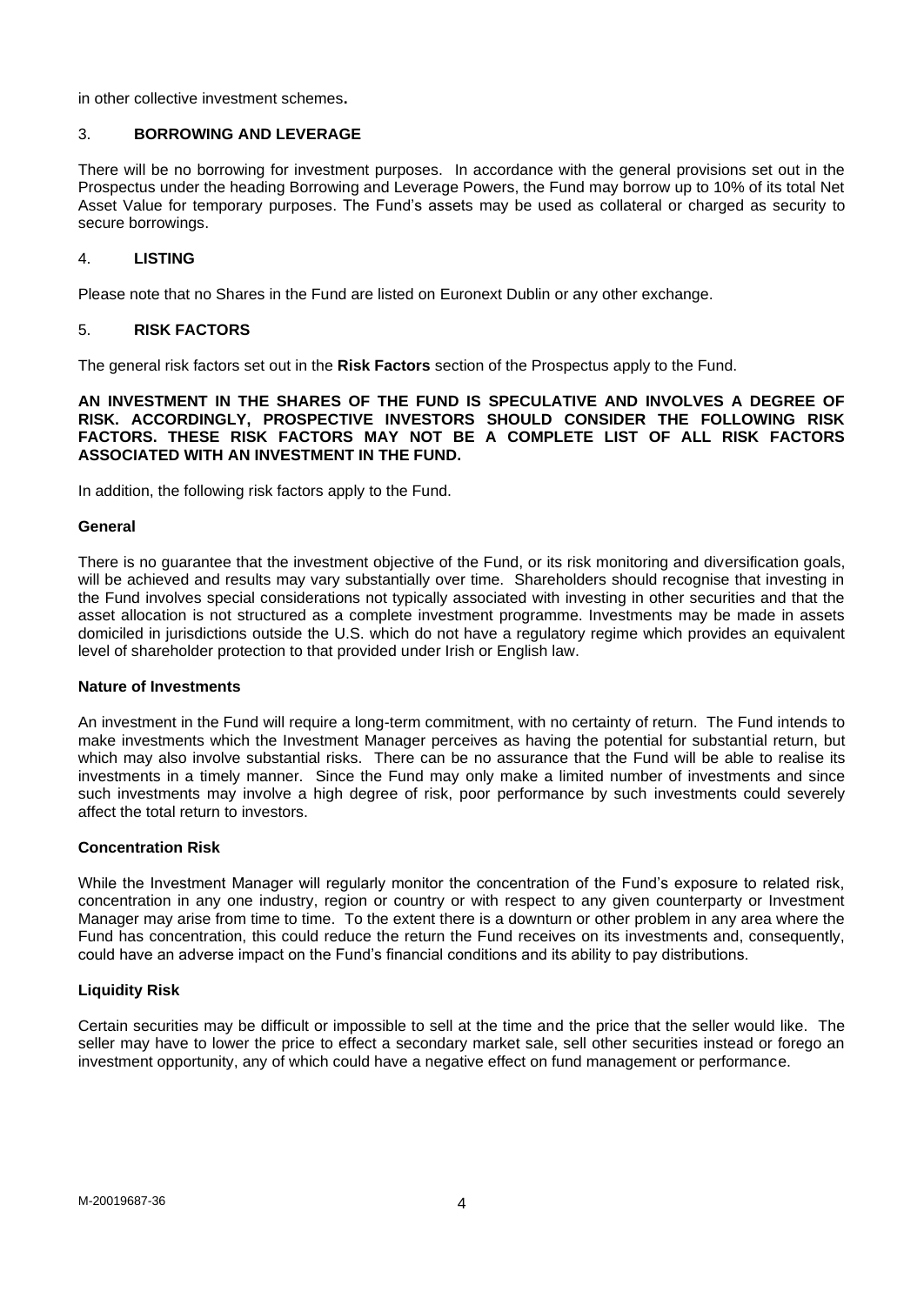### **Market risk**

The investments of the Fund are subject to normal market fluctuations and the risk inherent in investment in equity securities and similar instruments and there can be no assurances that appreciation will occur. Some of the recognised exchanges on which the Fund may invest may prove to be illiquid or highly volatile from time to time and this may affect the price at which the Fund may liquidate positions to meet repurchase requests or other funding requirements. Potential investors should also note that the securities of small capitalisation companies are less liquid and this may result in fluctuations in the price of the Shares of the Fund.

### **Potential Conflicts of Interest**

In addition, investors should note that the annual Management Fees are based on the Net Asset Value of the Fund and the Investment Manager may value assets of the Fund in certain circumstances so there is the potential of conflict of interest and its fees will rise with an increase in the Net Asset Value of the Fund.

### **Foreign exchange/currency risk**

Although Shares may be denominated in the base currency of the Fund, the Fund may invest its assets in securities denominated in a wide range of currencies**.** The Net Asset Value of the Fund as expressed in the base currency of the Fund will fluctuate in accordance with the changes in the foreign exchange rate between the base currency of the Fund and other currencies in which certain of the Fund's investments are denominated. The Fund may therefore be exposed to a foreign exchange/currency risk.

The Investment Manager will not enter into hedging transactions to protect against fluctuations in the relative values of the Fund's portfolio positions as a result of changes in currency exchange rates and market interest rates.

## **Equity risk**

Equities as a class have historically outperformed other types of investments over the long term. Individual stock prices, however, tend to go up and down more dramatically over the short term. These price movements may result from factors affecting individual companies or industries, or the securities market as a whole.

### **Political Legal and/or Regulatory Risks**

The value of the assets of the Company may be adversely affected by uncertainties, such as international political and economic developments, changes in market conditions, government policies or in legal, regulatory or taxation requirements.

### **Brexit**

On 31 January 2020, the United Kingdom (UK) formally exited the European Union (EU) (Brexit). The Brexit withdrawal agreement allowed for a transitional period which subsequently ended on 31 December 2020. Ireland remains to be a member of the EU. The Company remains an EU regulated UCITS that can avail of passporting rights under the UCITS Regulations to market and sell shares in the Funds in the EU, subject to complying with the terms of the UCITS Regulations.

The Company submitted a notification under the UK's Temporary Permissions Regime to ensure that the Company continues to be recognised in the UK after the end of the transition period. UCITS funds are entitled to have non-EU investment managers. Accordingly, Liontrust Investment Partners LLP is in a position to continue to act as investment manager to the Company post-Brexit.

Due to the ongoing regulatory uncertainty as regards the terms of the UK's future relationship with the EU, the precise impact on the Company is difficult to determine. The Company may be negatively impacted by changes in law and tax treatment resulting from the UK's departure from the EU. No assurance can be given that such matters will not adversely affect the Company and/or the Investment Manager's ability to achieve the Company's investment objectives.

## **Settlement and Counterparty Risk**

Settlement risk occurs when a transaction is not completed as duly agreed between the parties. This may be

M-20019687-36 5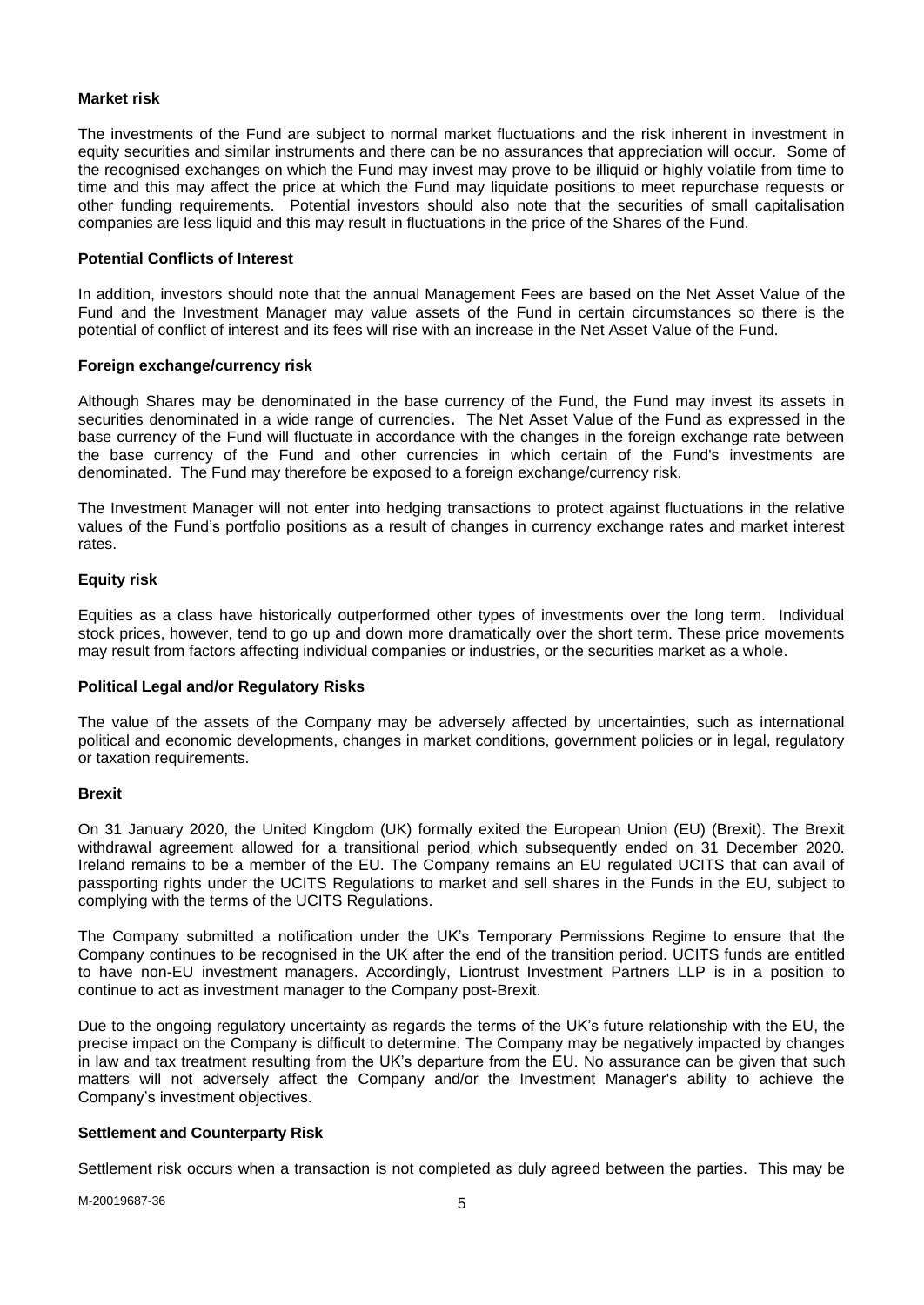due to an error or omission in the necessary settlement, clearing or registration processes or due to the lack of creditworthiness of one of the parties to the transaction.

Counterparty risk occurs when a party to a contract fails to honour and defaults on its obligations thereunder. Funds which are party to these risks can incur considerable losses.

### **Availability of Suitable Investment Opportunities**

The Fund will compete with other potential investors to acquire assets. Certain of the Fund's competitors may have greater financial and other resources and may have better access to suitable investment opportunities. There can be no assurance that the Fund will be able to locate and complete investments which satisfy the Fund's rate of return objectives or that the Fund will be able to invest fully its committed capital. If no suitable investments can be made then cash will be held by the Fund and this will reduce returns to shareholders. Whether or not suitable investment opportunities are available to the Fund, Shareholders will bear the cost of management fees and other Fund expenses.

In the event that the Fund is terminated or the Company is wound up, and to the extent that the assets may be realised, any such realisation may not be at full market value and will be subject to deductions for any expenses for the termination of the Fund or the liquidation of the Company.

### **Limited Number of Investments**

The Fund anticipates that it will be diversified. However, in the event of a material demand for redemptions, the Fund could be forced to sell liquid positions resulting in an over-weighting in a small number of illiquid investments. In such circumstances, the aggregate return of the Fund may be substantially and adversely affected by the unfavourable performance of a single investment. The Fund's restriction of redemptions of Shares in excess of ten per cent of the total Net Asset Value of the Fund on any one Dealing Day will mitigate this risk to an extent should these circumstances arise.

### **Unidentified Portfolio**

Because not all of the specific investments of the Fund have been identified, the Shareholders must rely on the ability of the Investment Manager to make appropriate investments for the Fund and to manage and dispose of such investments. While the Fund intends to make only carefully selected investments that meet the investment criteria of the Fund, the Investment Manager has complete discretion with respect to the selection of such investments.

### **No Market for Shares; Restrictions on Transferability; Limited Redemption Rights**

There will be no secondary market for Shares of the Fund and transfers of Shares are only permitted to those persons who satisfy the criteria for permitted shareholders. Consequently, investors may be able to dispose of their Shares only by requiring the Fund to redeem their Shares at the next Dealing Day.

### **Exchange Rate Risk**

Share Classes may be designated in a currency other than the Base Currency of the Fund. In such circumstances adverse exchange rate fluctuations between the Base Currency of the Fund and the currency in which the relevant Class of Shares is designated may result in a decrease in return and/or a loss of capital for Shareholders.

### **Payment of Charges and Expenses to Capital**

The charges and expenses of the Fund may be charged to the capital of the Fund in circumstances where there is insufficient income being received by the Fund. In such circumstances, the capital value of a Shareholder's investment may be lowered and income may be achieved by forgoing the potential for future capital growth.

### **Net Asset Value & Valuation of Assets**

The valuation of the Fund's assets obtained for the purpose of calculating Net Asset Value may not be reflected in the prices at which such assets are sold. For details of the valuation of assets, please see the section in the Prospectus headed **Valuation of Assets**.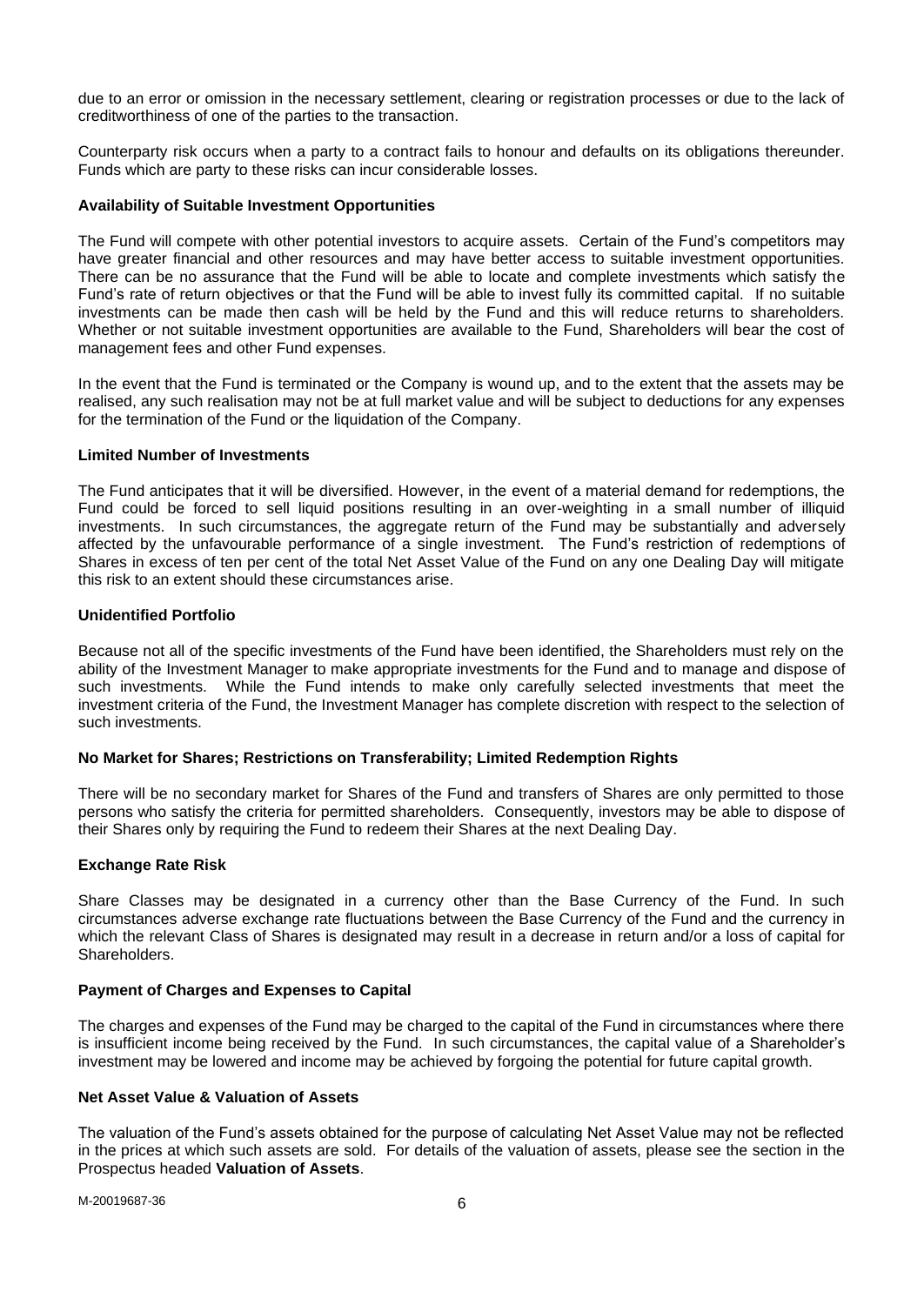**BEFORE DETERMINING TO INVEST IN THE FUND, PROSPECTIVE INVESTORS SHOULD EVALUATE WHETHER THEY ACCEPT THE AFORESAID RISKS WHICH THEY WILL ASSUME BY BUYING SHARES OF THE FUND. THE FOREGOING LIST OF RISK FACTORS DOES NOT PURPORT TO BE A COMPLETE EXPLANATION OF THE RISKS INVOLVED IN THIS OFFERING.**

**PROSPECTIVE INVESTORS SHOULD READ THE ENTIRE PROSPECTUS AND THIS SUPPLEMENT AND FULLY EVALUATE ALL OTHER INFORMATION THAT THEY DEEM TO BE NECESSARY BEFORE DETERMINING TO INVEST IN THE FUND. AN INVESTMENT IN THE FUND MAY NOT BE APPROPRIATE FOR ALL INVESTORS.**

## <span id="page-6-0"></span>6. **DIVIDEND POLICY**

No dividends are payable in respect of Class A Dollar Shares, Class B Sterling Shares, Class B Dollar Shares, Class P Dollar Shares, Class Z Sterling Shares, Class Z Dollar Shares and Class Z Euro Shares of the Fund**.**  The net income attributable to such Shares will be retained within the Fund and the Net Asset Value per Share shall be increased by the amount of net income earned.

The Fund has been approved by HM Revenue and Customs as a 'reporting fund' for UK taxation purposes. The Fund shall endeavour to satisfy the conditions in order to maintain reporting fund status unless the Directors determine otherwise. Although the Directors will endeavour to ensure that appropriate conditions for reporting fund status to apply are met, there can be no guarantee that they will be obtained or so met, or that once obtained or met, they will continue to be obtained or met for future accounting periods. Where an 'offshore fund' (such as the Fund) has been certified as a reporting fund for each accounting period during which a shareholder has held his interest in the offshore fund, any gain arising will be calculated and taxed as a capital gain, rather than as an offshore income gain, and such shareholder may be eligible for applicable capital gains exemptions and/or reliefs.

If the Directors propose to change the dividend policy of the Fund full details will be provided in an updated Supplement and all Shareholders will be notified in advance.

## <span id="page-6-1"></span>7. **INVESTMENT MANAGER**

Liontrust Investment Partners LLP has been appointed as Investment Manager to provide discretionary investment management services to the Fund. Liontrust Investment Partners LLP is authorised and regulated by the UK Financial Conduct Authority. The Investment Manager is a UK domiciled asset manager. As of 31 December 2021, Liontrust Investment Partners LLP had approximately GBP 37.2 billion of assets under management and advice and has an extensive track record across all its investment strategies.

## <span id="page-6-2"></span>8. **KEY INFORMATION FOR BUYING AND SELLING**

## **Share Classes**

The following are the share classes of the Fund currently in existence:-

| <b>Share Class</b>             | Currency      | Minimum        | Minimum    | <b>Minimum</b> | Minimum    |
|--------------------------------|---------------|----------------|------------|----------------|------------|
|                                |               | Shareholding** | Initial    | Additional     | Redemption |
|                                |               |                | Investment | Investment     | Amount**   |
|                                |               |                | Amount**   | Amount**       |            |
| <b>Class A Dollar Shares</b>   | <b>Dollar</b> | \$16,000       | \$16,000   | \$8,000        | \$8,000    |
| <b>Class B Sterling Shares</b> | Sterling      | £100,000       | £100,000   | £5,000         | £5,000     |
| <b>Class B Dollar Shares</b>   | Dollar        | \$160,000      | \$160,000  | \$8,000        | \$8,000    |
| Class P Dollar Shares          | <b>Dollar</b> | \$160,000      | \$160,000  | \$8,000        | \$8,000    |
| Class Z Sterling Shares        | Sterling      | £100,000       | £100,000   | £5,000         | £5,000     |
| Class Z Dollar Shares          | Dollar        | \$160,000      | \$160,000  | \$8,000        | \$8,000    |
| Class Z Euro Shares            | Euro          | €160,000       | €160,000   | €8,000         | €8,000     |

\*\* The Directors reserve the right to differentiate between Shareholders and to waive or reduce the Minimum Shareholding, Minimum Initial Investment Amount, Minimum Additional Investment Amount and Minimum Redemption Amount for any such Shareholders or to refuse an application for any such Shares in their absolute discretion.

M-20019687-36 7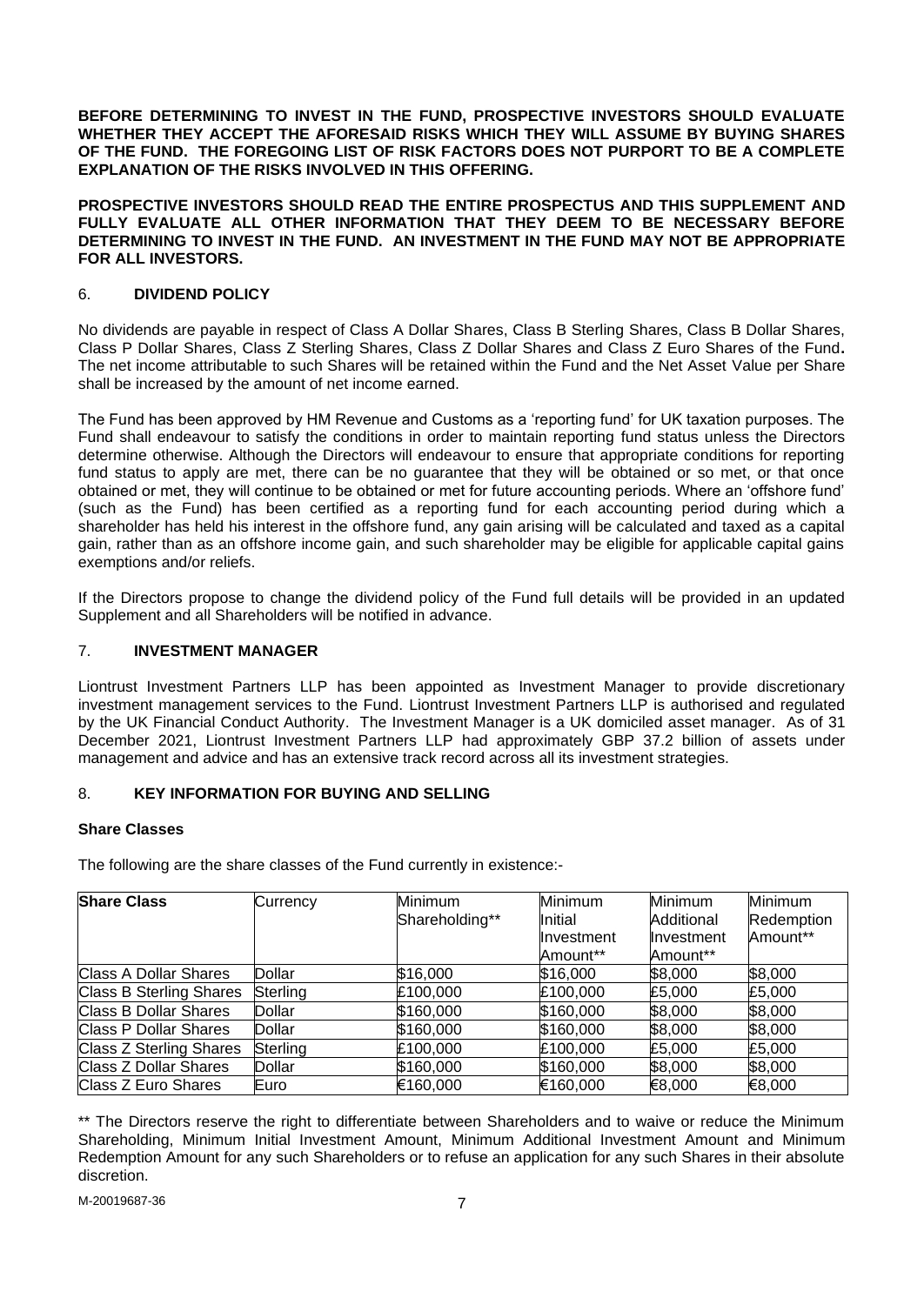Class B Sterling Shares and Class B Dollar Shares are only available for subscription by investors with the prior agreement of the Investment Manager (at the discretion of the Investment Manager on a case by case basis).

The Base Currency of the Fund is U.S. Dollars. The currency exposure of the Class B Sterling Shares, Class Z Sterling Shares and Class Z Euro Shares will not be hedged against the Base Currency. A currency conversion will take place on subscription, redemption and exchange of Class B Sterling Shares, Class Z Sterling Shares and Class Z Euro Shares, the cost of which will be borne by the Shareholder. Accordingly, the value of the Class B Sterling Shares, Class Z Sterling Shares and Class Z Euro Shares will be subject to exchange rate risk in relation to the Base Currency.

## **Accounting Date**

The Accounting Period ends on 31 December in each year.

### **Base Currency**

U.S. Dollar

## **Business Day**

Any day (apart from Saturdays, Sundays and public holidays) on which banks and regulated stock exchanges and markets are ordinarily open for business in Dublin, London and New York.

## **Dealing Day**

Every Business Day.

## **Dealing Deadline**

In case of subscriptions and redemptions, 4.00pm (Irish time) on the relevant Dealing Day.

### **Minimum Fund Size**

The minimum size of the Fund will be £5 million, or such other amount as may be determined by the Directors at their discretion.

## **Preliminary Charge**

For all classes of Shares in the Fund there is no preliminary charge.

### **Redemption Charge**

For all Classes of Shares in the Fund there is no redemption charge.

### **Anti-Dilution Adjustment**

To preserve the value of the underlying assets and to cover dealing costs, when there are net subscriptions or redemptions, an Anti-Dilution Adjustment may be applied on behalf of the Company, which the Investment Manager considers represents an appropriate figure. Any such adjustment shall be retained for the benefit of the Fund.

## **Settlement Date**

In the case of subscriptions, cleared funds and all supporting documentation must be received by no later than 12.00 noon (Irish time) four Business Days after the relevant Dealing Day (or such other time as the Directors may agree) provided that the Subscription Form is received by the Dealing Deadline. In the case of redemptions, settlement will be made not later than close of business on the fourth Business Day after the relevant Dealing Day provided the original Subscription Form, where required, (together with the supporting documentation in relation to money laundering prevention checks and any documentation deemed necessary for regulatory or taxation purposes) has been received and the anti-money laundering procedures have been completed.

M-20019687-36 8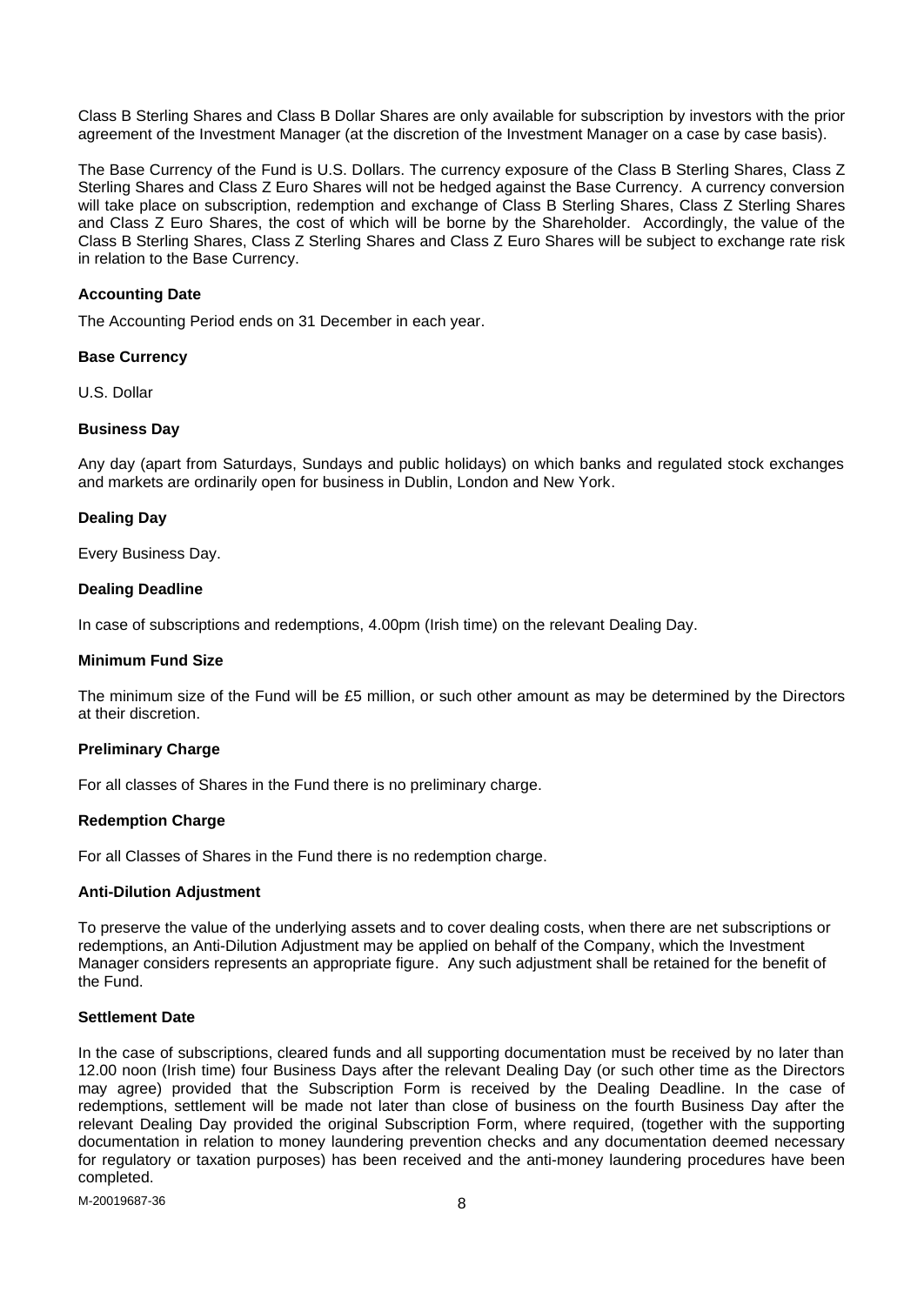## **Valuation Point**

The property of the Fund is valued daily at 5.00pm EST in New York on the relevant Dealing Day.

## <span id="page-8-0"></span>9. **HOW TO SUBSCRIBE FOR /BUY SHARES**

Application for Shares should be made on the Subscription Form and be submitted in accordance with the provisions set out in the Prospectus to be received by the Administrator by the Dealing Deadline on the relevant Dealing Day. Subsequent applications for Shares will only be accepted by electronic means where specifically agreed to in advance by the Company or its delegate.

The Minimum Shareholding must be maintained by each Shareholder in the Fund (subject to the discretion of the Directors) following any partial repurchase, exchange or transfer of Shares.

Payment in respect of the issue of Shares must be made by the relevant Settlement Date by electronic transfer in cleared funds in the currency of the relevant Share Class.

The subscription price for Shares is based on the Net Asset Value per Share of that Class referable to the relevant Dealing Day. The Net Asset Value per Share will be determined by means of the method of valuation of assets and liabilities described in the section of the Prospectus entitled **Calculation of Net Asset Value /Valuation of Assets**.

This section should be read in conjunction with the section in the Prospectus entitled **Subscription for Shares.**

### <span id="page-8-1"></span>10. **HOW TO REDEEM/SELL SHARES**

Requests for the sale of Shares should be submitted to the Administrator in accordance with the provisions set out in the Prospectus by the Dealing Deadline on the relevant Dealing Day. Requests received on or prior to a Dealing Deadline will be dealt with on the relevant Dealing Day. A redemption request once given will not be capable of revocation without the consent of the Administrator on the instruction of the Directors.

The amount due on the redemption of Shares of any class in the Fund will be paid by the Settlement Date by electronic transfer to an account in the name of the Shareholder. Redemption proceeds may not be processed by the Administrator if the original Subscription Form, where required, (together with the supporting documentation in relation to money laundering prevention checks and any documentation deemed necessary for regulatory or taxation purposes) has not been received and/or the anti-money laundering procedures have not been completed.

Subject to the discretion of the Directors, no Shareholder shall be entitled to realise part only of his holding of Shares of any class in the Fund if such realisation would result in his holding of Shares of such class after such realisation being below the Minimum Shareholding. In addition, the Company may decline to effect a redemption request which is below the Minimum Redemption Amount.

In the event that a Shareholder requires payment of redemption proceeds to an account other than that specified in the Subscription Form, the Shareholder must provide an original request in writing, executed by an authorised signatory of the Shareholder, to the Administrator on or prior to the receipt of the redemption request form. The Administrator will not make payment of redemption proceeds to third parties, save for in exceptional circumstances and in accordance with the requirements of the Central Bank.

The redemption price per Share is based on the Net Asset Value per Share in the relevant Class referable to the relevant Dealing Day. The Net Asset Value will be determined in accordance with the method of valuation of assets and liabilities described in the section of the Prospectus entitled **Calculation of Net Asset Value/Valuation of Assets**.

The Articles contain special provisions where a redemption request received from a Shareholder would result in more than 5 per cent of the Net Asset Value of Shares in issue being redeemed on any Dealing Day which provisions are summarised under the section in the Prospectus entitled **Redemption of Shares**. The Fund is entitled to limit the number of Shares redeemed on any Dealing Day to 10% of the total Net Asset Value of Shares in issue on that Dealing Day or such other amount as they may in their absolute discretion determine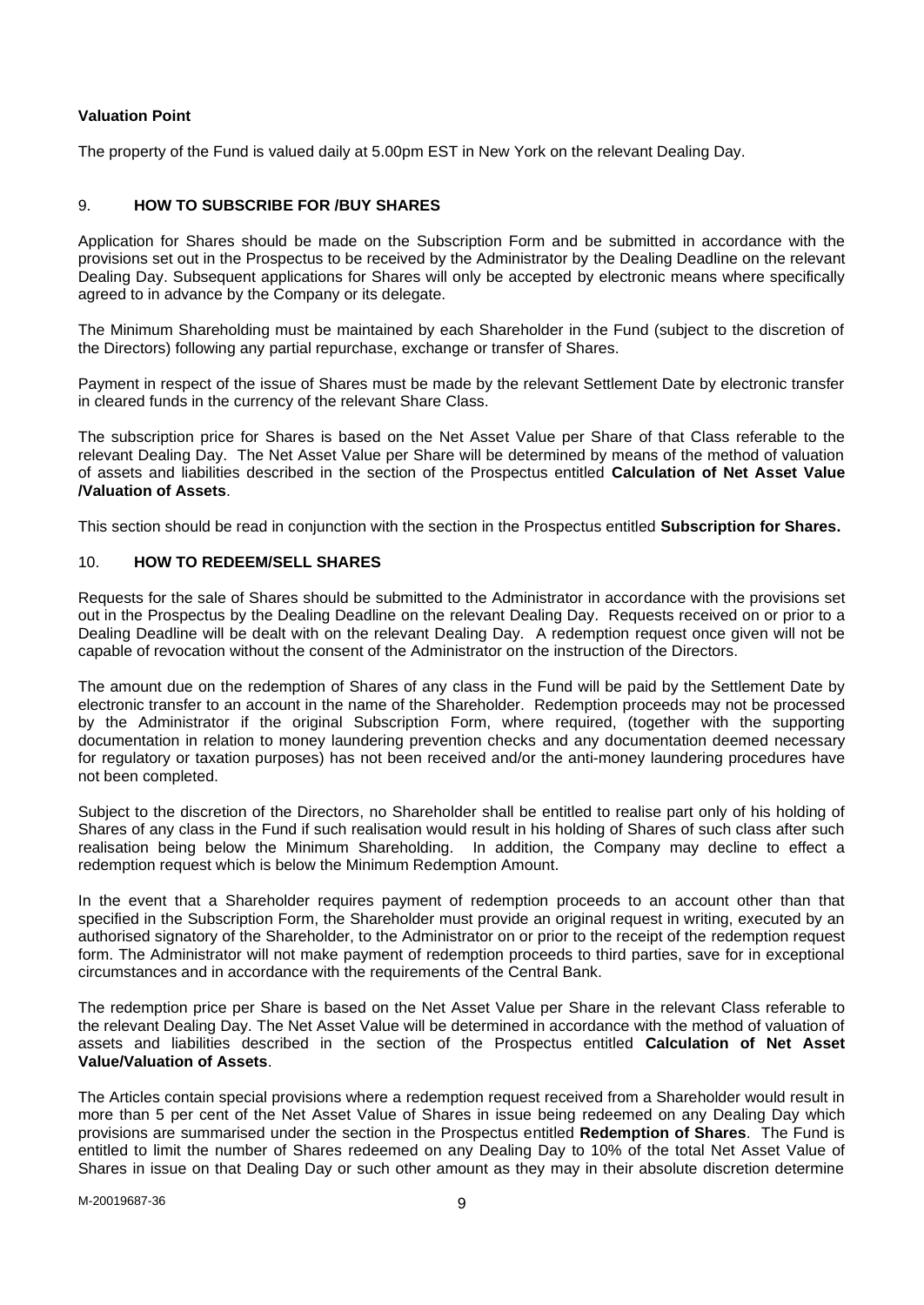subject to the terms of the Prospectus. The redemptions effected on that Dealing Day will be effected pro rata in the manner described under the section in the Prospectus entitled **Redemption of Shares**.

This section should be read in conjunction with the section in the Prospectus entitled **Redemption of Shares**.

## <span id="page-9-0"></span>11. **CHARGES AND EXPENSES**

### **Fees of the Manager, the Investment Manager, the Depositary, any sub-custodian, the Administrator and the Distributors.**

### **(a) Manager**

The Manager shall be paid a fee for its services out of the assets of the Fund, calculated and accrued on each Dealing Day and payable monthly in arrears, of an amount up to 0.05% of the NAV of the Fund (plus VAT, if any) per annum, subject to a monthly minimum fee of up to  $\epsilon$ 1,500 (plus VAT, if any).

The Manager's fee for the first 12 months of its appointment will be fixed in respect of the Company and the Funds of up to €95,000 (plus VAT, if any) to be prorated across the Funds of the Company.

The Manager is also entitled to receive out of the assets of the Fund reasonable and properly vouched expenses.

### **(a) Investment Management Fees**

The Investment Manager will be entitled to receive out of the assets of the Fund an annual Management Fee (the **Annual Fee**) at the following rates:

| <b>Share Class</b> | Fee amount                                |
|--------------------|-------------------------------------------|
| Class A Dollar     | 1.5% of the Net Asset Value of the Class  |
| Class P Dollar     | 0.45% of the Net Asset Value of the Class |
| Class Z Sterling   | 0.75% of the Net Asset Value of the Class |
| Class Z Dollar     | 0.75% of the Net Asset Value of the Class |
| Class Z Euro       | 0.75% of the Net Asset Value of the Class |

The annual Management Fee will accrue daily and be payable to the Investment Manager monthly in arrears.

No annual Management fee is payable in respect of Class B Sterling Shares and Class B Dollar Shares in the Fund.

From time to time the Investment Manager may, at their sole discretion, discharge certain fees and expenses of the Fund.

### **Performance Fee**

The Investment Manager will also be entitled to receive a Performance Fee (the **Performance Fee**) out of the assets of the Fund in respect of the Class P Dollar Shares (the **Performance Fee Share Class**). No Performance Fee will be payable in respect of the Class A Dollar, Class B Sterling and Dollar Shares, Class Z Sterling, Dollar and Euro Shares. The Performance Fee will be calculated and accrued in the Net Asset Value per Share on each Valuation Point and will be payable either annually in respect of each Performance Period (as defined below); or in respect of any of the Performance Fee Share Class redeemed during a Performance Period, the Performance Fee in respect of that Performance Period will be calculated and paid as though the date of redemption were the end of the relevant Performance Period.

The Performance Fee is payable at the rate of 20% of the **Net New Appreciation**. The Performance Fee payable per Share for the Performance Fee Share Class for a Performance Period is the aggregate of the Performance Fee accruals during the Performance Period. At each Valuation Point the Performance Fee accrual per Share shall be the Performance Fee accrued for the Performance Fee Share Class at that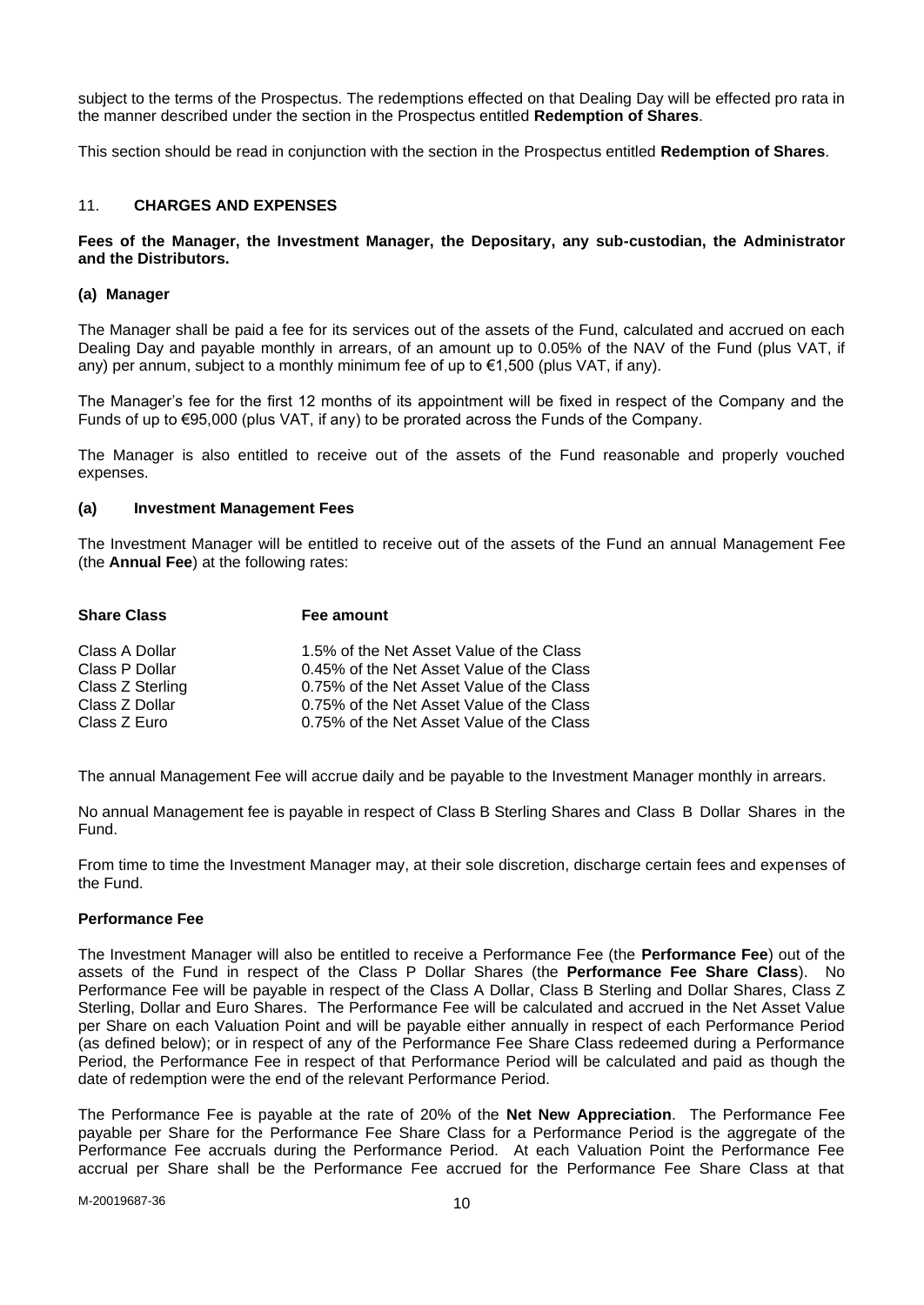Valuation Point, divided by the number of Shares in issue in the Performance Fee Share Class.

In order for a Performance Fee to be payable in respect of a Performance Period, there must be Net New Appreciation.

**Adjusted Net Asset Value per Share** means the Net Asset Value per Share of the relevant Performance Fee Share Class on the relevant Crystallisation Day without deduction of any accrued Performance Fee and after adding back net income (if any) distributed to Shareholders since payment of the last Performance Fee.

**Benchmark** means, for the purpose only of calculating the Performance Fee on the Performance Fee Share Class, the S&P 500 Index.

The use of the Benchmark is consistent with the Investment Policy of the Fund.

Please refer to the KIID of the Fund for information on the past performance of the Fund against the Benchmark.

**Benchmark Value** in this context means (except for the first Performance Period) the daily Net Asset Value of the Performance Fee Share Class, starting with the Valuation Point following the last Crystallisation Day as at which a Performance Fee was last paid, adjusted cumulatively throughout the Performance Period at each Valuation Point as follows:

- (i) when additional subscriptions are made, the Benchmark Value will be increased by an amount equal to such subscriptions;
- (ii) when redemptions are made, the Benchmark Value will be reduced proportionately by being multiplied by the fraction, the numerator of which is the Net Asset Value of the Performance Fee Share Class immediately after, and the denominator of which is the Net Asset Value of the Performance Fee Share Class immediately prior to, any such redemption (the Net Asset Value of the Performance Fee Share Class in each case to be calculated prior to deduction for any accrued Performance Fee); and
- (iii) the resultant figure will be adjusted upwards or downwards (as applicable) by the percentage change in the Benchmark since the last Valuation Point as at which a Performance Fee was paid.

For the first Performance Period the Benchmark Value means the initial Net Asset Value of the Performance Fee Share Class immediately following the close of the Initial Offer Period for the Performance Fee Share Class, similarly adjusted as set out above.

**Crystallisation Day** means the last Business Day of the relevant Performance Period for the Performance Fee Share Class.

**Net New Appreciation** means the amount by which the Net Asset Value of the Performance Fee Share Class at a Valuation Point (after adding back any income distributed to shareholders since the payment of a Performance Fee was last paid, but without deduction of any accrued Performance Fee) exceeds the Benchmark Value.

The **Performance Period** for Class P US Dollar will be from 1 January to 31 December each year (or the immediately preceding Business Day if the date in question is not a Business Day), except that, if at the end of a Performance Period there is no Net New Appreciation, the following Performance Period or Periods shall commence on the 1 January immediately following the Crystallisation Day in the Performance Period for which a Performance Fee was last paid until there is subsequent Net New Appreciation.

The first Performance Period for Class P Dollar Shares shall be the period commencing on the Business Day immediately following the close of the Initial Offer Period for Class P Dollar Shares and ending on 31 December 2016.

The Performance Fee will normally be payable to the Investment Manager in arrears within 14 days of the end of each relevant Performance Period. However, in the case of Shares in the Performance Fee Share Class redeemed during a Performance Period, the accrued Performance Fee in respect of those Shares will be payable within 14 days after the date of redemption as though the date of redemption was the end of the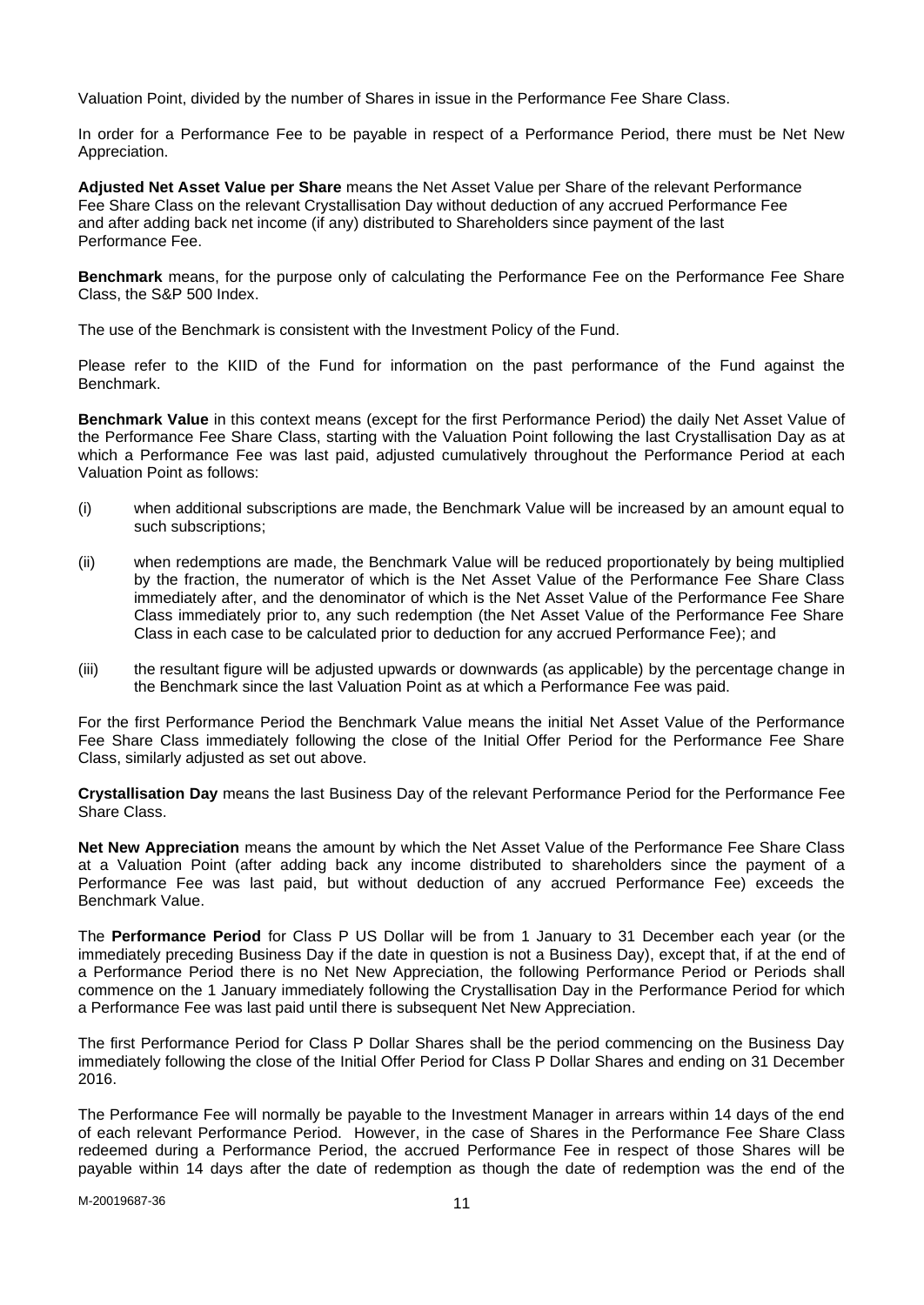relevant Performance Period for such Shares. The Performance Fee does not crystallise and is not paid more than once per annum.

**Where Performance Fees are payable, these will be based on net realised and net unrealised gains and losses as at each Crystallisation Day. As a result, Performance Fees may be paid on unrealised gains which may subsequently never be realised.**

**If the Investment Manager receives a Performance Fee with respect to the performance of the Fund during a Performance Period, and the Fund suffers losses in a subsequent period, the Investment Manager is under no obligation to, and will not, refund such Performance Fees.** 

The Performance Fee is subject to a relative "high water mark" provision, such that if a Performance Fee does not arise during any Performance Period, the following Performance Period or Periods shall be adjusted as defined above under "Performance Period" and no Performance Fee shall be payable until there is Net New Appreciation.

**Underperformance of the Benchmark must be clawed back before a Performance Fee becomes payable in a subsequent Performance Period.**

**A Performance Fee may be paid in times of negative performance, for example, where the Fund has outperformed the Benchmark in respect of a Performance Period but has had a negative performance overall.** 

### **Worked Examples**

To illustrate the effect that the Performance Fee might have on the Net Asset Value per Share of the Performance Fee Share Class, examples of four scenarios are shown below.

These examples are hypothetical and are provided for illustrative purposes only. They are not intended and should not be interpreted as an indication of future performance or Performance Fees which may be payable to the Investment Manager. They are provided so that investors may better understand the methodology of the Performance Fee calculation.

In addition, and as outlined above, the Performance Fee accrues on each Dealing Day and is included within the daily published Net Asset Value per Share.

The scenarios below provide examples of how the Performance Fee applies in Performance Periods of outperformance (including outperformance of a falling Benchmark) and underperformance compared to the Benchmark Value. Years A to D are successive calendar years.

### **Performance Period 1 – Year A 1 January to 31 December**

Performance Period 1 starts on 1 January in Year A, and the opening Net Asset Value per Share of the Performance Fee Share Class is \$1.0000 and the opening value of the Benchmark is 1,000.

Between 1 January and 31 December in Year A, the Benchmark rises by 1% to 1,010 giving a Benchmark Value per Share of \$1.0100. In the same period, the Adjusted Net Asset Value per Share of the Performance Fee Share Class goes up by 3% to \$1.0300 per Share. A Performance Fee will be payable because the Performance Fee Share Class has outperformed the Benchmark Value over the Performance Period.

The Net New Appreciation of the Performance Fee Share Class is the performance of the Net Asset Value per Share of the Performance Fee Share Class less the performance of the Benchmark. This is +2% (i.e. 3% less 1% = +2%). The Performance Fee per Share is calculated by multiplying the Net New Appreciation by the Performance Fee rate (20%) (i.e. \$0.0040 per Share).

The total Performance Fee payable to the Investment Manager is calculated by multiplying the Performance Fee per Share (\$0.0040) by the weighted average number of Shares in the Performance Fee Share Class in issue over the Performance Period.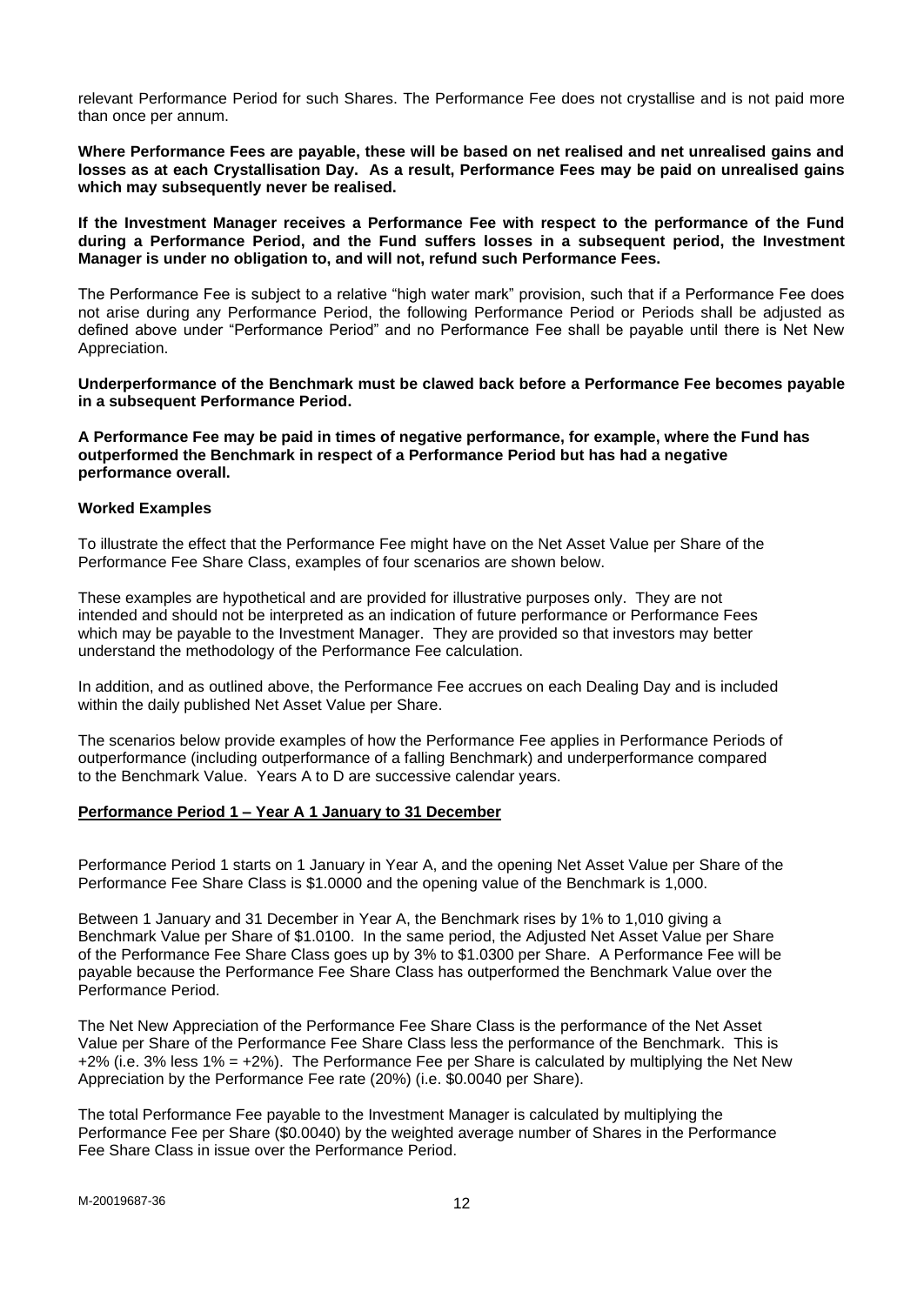On 31 December in Year A (the last day of Performance Period 1), the Adjusted Net Asset Value per Share of the Performance Fee Share Class is \$1.0300 and the Net Asset Value per Share is \$1.0260 (\$1.0300 less \$0.0040). The Net Asset Value per Share of the Performance Fee Share Class will be the opening Adjusted Net Asset Value per Share for Performance Period 2 (Year B).

## **Performance Period 2 – Year B 1 January to 31 December**

Performance Period 2 starts on 1 January in Year B, and the opening Adjusted Net Asset Value per Share of the Performance Fee Share Class is \$1.026. This is the same as the Net Asset Value per Share for that day. The Benchmark has an opening value of 1,010.

Between 1 January and 31 December in Year B, the Benchmark rises by 1% to 1,020.1, giving a Benchmark Value per Share of \$1.0363. In the same period the Adjusted Net Asset Value per Share of the Performance Fee Share Class goes up by 0.8% from \$1.0260 to \$1.0342. No Performance Fee will be payable since the Performance Fee Share Class has underperformed the Benchmark Value by 0.2% (0.8% less 1.0%).

On 31 December in Year B the Adjusted Net Asset Value per Share of the Performance Fee Share Class is \$1.0342, which is the same as the Net Asset Value per Share for that day. Since no Performance Fee crystallises, the Performance Period does not end and is extended to the next Crystallisation Day (i.e. 31st December in Year C) (or, if later, the next Crystallisation Day on which the Net New Appreciation of the Performance Fee Share Class is above the Benchmark Value).

## **Performance Period 3 – Year B 1 January to Year C 31 December**

Since no Performance Fee crystallised on 31 December in Year B, Performance Period 3 starts (as did Performance Period 2) on 1 January in Year B, and retains the opening Net Asset Value per Share and opening Benchmark Value at that date. Therefore for the purposes of the Performance Fee calculation, the opening Net Asset Value per Share and the opening Benchmark Value are \$1.0260 and 1,010 respectively.

Between 1 January and 31 December in Year C, the Benchmark rises by 1% to 1,030.3 giving a Benchmark Value per Share of \$1.0466, resulting in a cumulative increase since the last previous Crystallisation Day of a Performance Fee for the Performance Fee Share Class became payable of +2.01%. In the same period the Adjusted Net Asset Value per Share of the Performance Fee Share Class goes up by 2% from \$1.0342 to \$1.0549, resulting in a cumulative Adjusted Net Asset Value per Share performance since the last previous Crystallisation Day of a Performance Fee for the Performance Fee Share Class became payable of +2.82% (\$1.0260 to \$1.0549). A Performance Fee will be payable because the Performance Fee Share Class has outperformed the Benchmark Value over the Performance Period.

The Net New Appreciation of the Performance Fee Share Class is the performance of the Net Asset Value per Share of the Performance Fee Share Class less the performance of the Benchmark. This is +0.81% (i.e. 2.82% less 2.01%). The Performance Fee per Share is calculated by multiplying the Net New Appreciation of \$0.0083 (i.e. \$1.0260 x 0.81) = by the Performance Fee rate (20%) (i.e. \$0.0017 per Share).

The total Performance Fee payable to the Investment Manager is calculated by multiplying the Performance Fee per Share (\$0.017) by the weighted average number of Shares in the Performance Fee Share Class in issue over the Performance Period.

On 31st December in Year C (the last day of Performance Period 3) the Adjusted Net Asset Value per Share of the Performance Fee Share Class is \$1.0549 and the Net Asset Value per Share is \$1.0532 (i.e. \$1.0549 less \$0.0017). This Net Asset Value per Share of the Performance Fee Share Class will be the opening Adjusted Net Asset Value per Share for Performance Period 4.

## **Performance Period 4 – Year D 1 January to 31st December**

Performance Period 4 starts on 1 January in Year D, and the opening Adjusted Net Asset Value per Share of the Performance Fee Share Class is \$1.0532. This is the same as the Net Asset Value per Share for that day. The Benchmark has a opening value of 1030.3.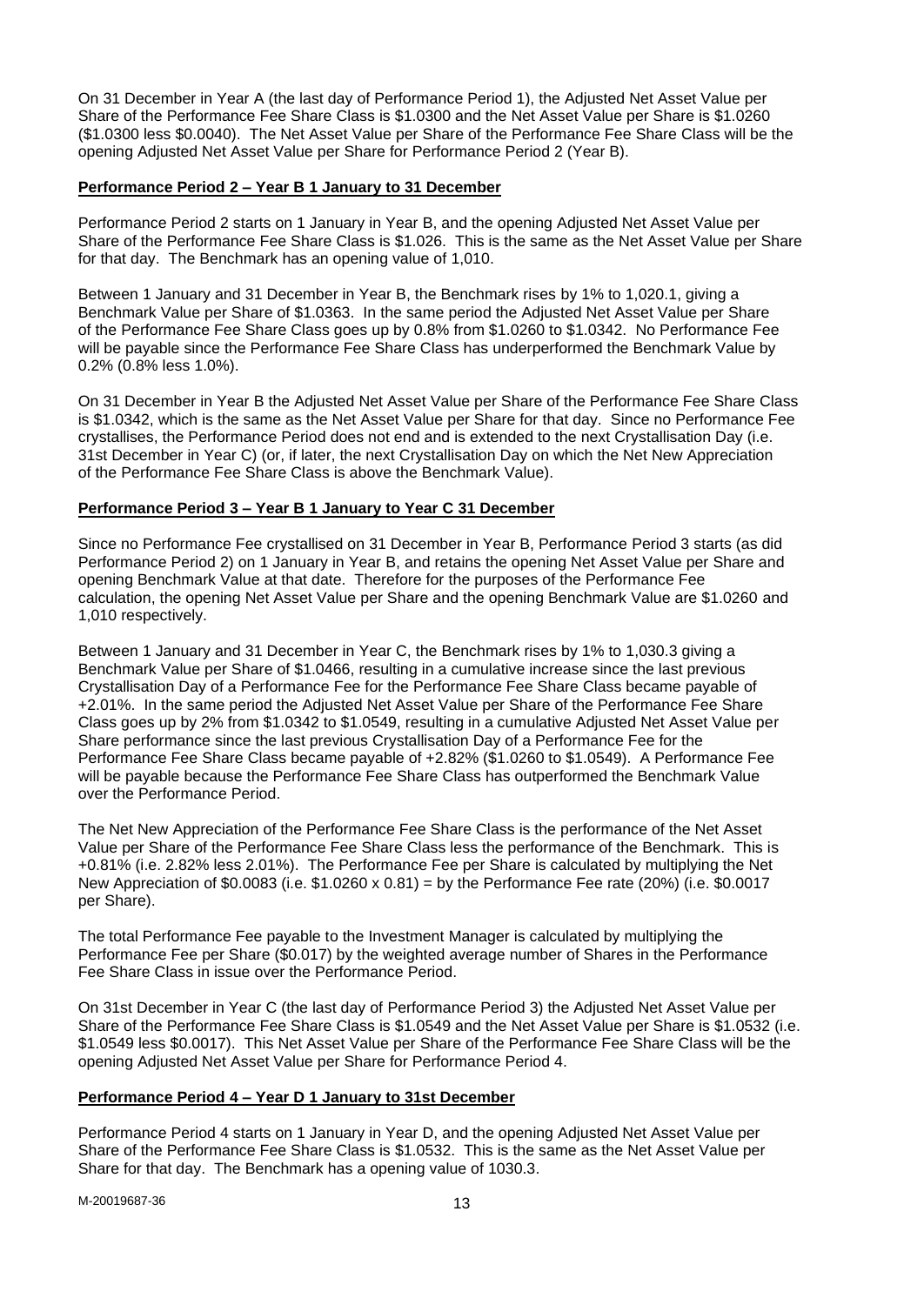Between 1 January and 31 December in Year D, the Benchmark falls by 2% to 1,009.69 giving a Benchmark Value per Share of \$1.0321. In the same period the Adjusted Net Asset Value per Share of the Performance Fee Share Class falls by 1% to \$1.0427. A Performance Fee will be payable because the Performance Fee Share Class has outperformed the Benchmark Value over the Performance Period.

The Net New Appreciation of the Performance Fee Share Class is the performance of the Net Asset Value per Share of the Performance Fee Share Class less the performance of the Benchmark. This is +1 (i.e. -2% less -1%). The Performance Fee per Share is calculated by multiplying the Net New Appreciation of \$0.0104 (i.e. \$1.0427 x 1%) by the Performance Fee rate (20%) (i.e. \$0.0021 per Share).

The total Performance Fee payable to the Investment Manager is calculated by multiplying the Performance Fee per share (\$0.0021) by the weighted average number of Shares in the Performance Fee Share Class in issue over the Performance Period.

On 31 December in Year D (the last day of Performance Period 4) the Adjusted Net Asset Value per Share of the Performance Fee Share Class is \$1.0427 and the Net Asset Value per Share is \$1.0406 (i.e. \$1.0427 less \$0.0021). This will be the opening Adjusted Net Asset Value per Share of the Performance Fee Share Class for the next Performance Period.

If the determination of the Net Asset Value per Share of the relevant Class is suspended on any Dealing Day, the calculation of the Performance Fees on that date will be based upon the next available determination of that Net Asset Value per Share and the amount of any Performance Fees accrued will be adjusted accordingly.

If the Investment Management Agreement is terminated during a Performance Period, the Performance Fee in respect of the current Performance Period will be calculated and paid as though the date of termination were the end of the relevant Performance Period. Upon termination of the Fund the Investment Manager will receive the Performance Fee for the Performance Period in which the termination occurs.

The calculation of the Performance Fee will be verified by the Depositary and is not open to the possibility of manipulation.

## **(b) Administration and Depositary Fees**

The Depositary and Administrator are entitled to receive from the Fund a combined depositary and administration fee in the amount set out below. This combined depositary and administration fee will be paid by the Company to the Depositary and Administrator for and on behalf of the Fund. The Company will reimburse the Depositary and Administrator out of the assets of the Fund for reasonable out-of pocket expenses incurred by the Depositary and Administrator.

The Company will also reimburse the fees (which will be at normal commercial rates) and reasonable out-ofpocket expenses of any sub-custodian appointed by the Depositary, and will be liable for transaction charges (at normal commercial rates). The fees and expenses of the Depositary and Administrator accrue on each Dealing Day and are payable monthly in arrears.

The combined administration and depositary fee will not exceed 0.15% per annum of the Net Asset Value of the Fund subject to a combined annual minimum fee of £3,000 per month or such other fee as may be agreed in writing between the parties. Such amount excludes any VAT that may apply.

## **(c) Distributors Fees**

The fees of the Distributors will be paid out of the Investment Manager's own fee.

## **(d) Other Fees and Expenses**

The initial expenses involved in the formation of the Fund and in connection with the issue of the Shares, the preparation and printing of this Supplement, obtaining authorisation from any authority, filing fees, the fees of all professionals relating to it and qualifying the Fund for marketing in various jurisdictions will be borne by the Investment Manager.